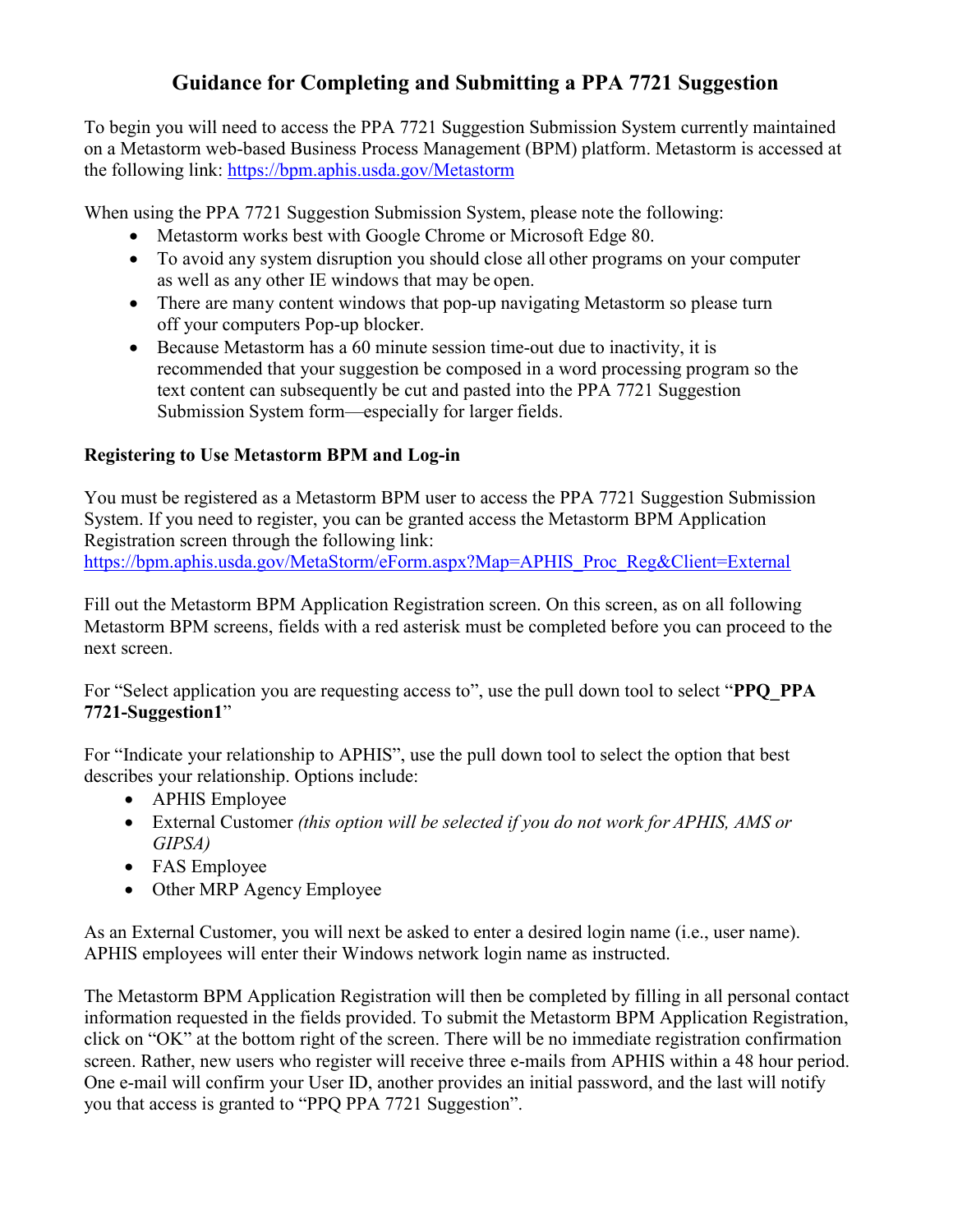These e-mails will be addressed from the sender:  $\frac{1}{2}$  donotreply  $\frac{1}{2}$  and  $\frac{1}{2}$  and  $\frac{1}{2}$  and  $\frac{1}{2}$  and  $\frac{1}{2}$  and  $\frac{1}{2}$  and  $\frac{1}{2}$  and  $\frac{1}{2}$  and  $\frac{1}{2}$  and  $\frac{1}{2}$  and  $\frac{1}{2}$  a or spam folder if you did not see three emails within 48 hours.

### **Users with Prior or New Metastorm Account with User ID and Password, or a USDA Level 2 eAuthentication Account**

Access the Metastorm Welcome screen by login to the system: [https://bpm.aphis.usda.gov/Metastorm.](https://bpm.aphis.usda.gov/Metastorm)

Enter your username and password. Once you are in PPA 7721 Suggestion Submission System, you should change your password because:

- As a new user you should change the initially assigned password to something personalized that you can remember
- As a prior user your old password is likely to expire soon.

To change your password, click on the Administrative Forms button, then select Manage Metastorm User Acct.

If you have a **USDA Level 2 eAuthentication** account, you can use it to log into the PPA 7721 Suggestion Submission System, which operates on the Metastorm platform. However, you will need to have a Metastorm username and password to establish the use of your Level 2 eAuthentication account to log into the PPA 7721 Suggestion Submission System.

## **Completing PPA 7721 Suggestion On-line Form**

Upon loging in to Metastorm, you will be land on the main menu page entitled "Open Text MBPM". On the top menu bar select the 'Blank Forms' tab. In the subsequent list of options, click on the row for "PPQ PPA 7721 Suggestion". Doing so will open the first screen, entitled "Suggestion Information", of the PPA 7721 Suggestion on-line form you must complete.

In the body of the screen, fill out all the **Applicant Information**. Be sure to include the name of your organization under "Cooperator Name" and use the pull-down tool to identify "Cooperator Type" by selecting the option provided that best describes the organization you represent.

Next, fill out the **Basic Suggestion Information** providing a descriptive project title and selecting the PPA 7721 goal area your suggestion best aligns with; check the Goal Area Guidance within this Implementation Plan, pages 8–27, to determine what Goal Area your project is most closely aligned with.

The **Cooperators** section at the bottom of the screen, if you have a cooperator(s) supporting your project, identify who the cooperator is, what state they are in, and how much total funding will be set aside for cooperators and how much each individual cooperator will need if more than one cooperator.

The last section at the bottom of the screen asks you to answer questions that provide **Additional Information** that helps in reviewing suggestions. The questions consist of five "Yes – No" questions related to whether your suggestions has an information technology (IT) component, is affiliation with a Tribal Nation(s), has a citrus health component, includes work that will be conducted offshore from U.S. States or Territories or in foreign countries, and involves research or applied methods development.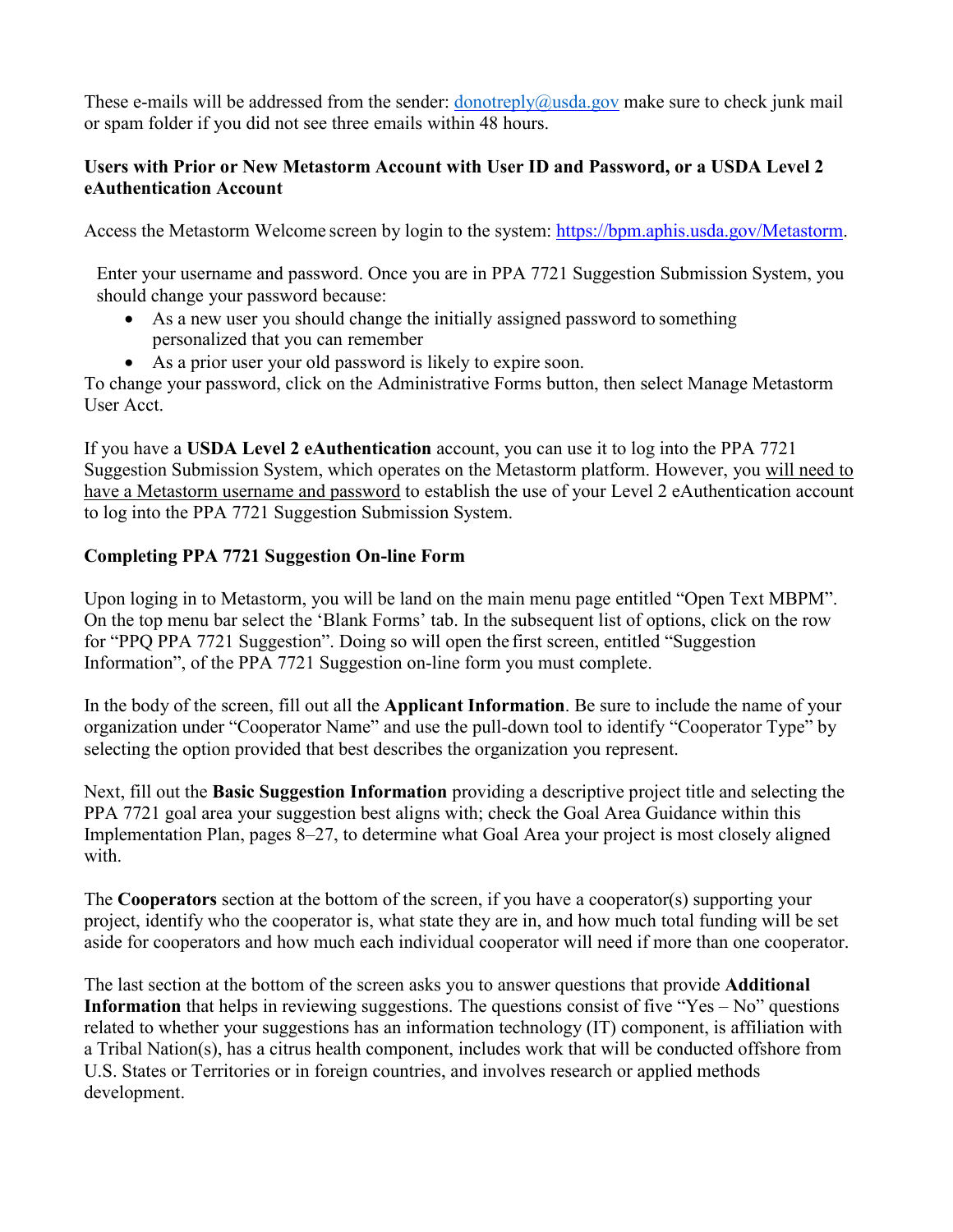Click on "OK" in the bottom right corner of the screen to proceed to the next screen. If you do not complete required fields on this or any subsequent screen, you will be prompted to do so by a pop-up message asking you to complete the field you missed.

The next screen to complete will ask **Preliminary Questions** based upon the PPA 7721 Goal Area you selected as most aligned to your project in the prior screen. The Preliminary Questions serve to verify that you have selected the correct Goal Area aligned to your project by confirming that the project share one or more of the implementation strategies associated with the selected PPA 7721 Goal Area. If you answer "No" to all questions, upon clicking on the pop-up proceed button you will receive the red pop-up message forcing you to go back and revaluate your Goal Area selection. Once you answer "Yes" to at least one of the questions, you can click on the pop-up proceed button to advance to the next page in the form.

The next screen allows you to enter an **Abstract** of your project. You are required to provide a brief summary or abstract of the project in 500 words or less. Be sure to include a short description of your project's purpose, objectives, methodology, intended beneficial outcome, and identification of the other cooperator(s) and their role on the project. Click on "OK" in the bottom right corner of the screen to proceed to the next screen.

The next screen allows you to input the **Suggestion Body**. Please note, if you are submitting a Goal 1 Survey suggestion, you are required to complete and upload a separate Survey Suggestion Template and can complete Parts I, II, III, and IV of the **Suggestion Body** by just entering "See Survey Template". The Survey Template will be uploaded in Part V: Budget.

**Part I** of this screen seeks you to enter a narrative explaining the **Purpose, Expected Benefits and Accomplishments** of the project. In so doing, briefly describe the purpose of your project, including the impacts (benefits) expected and their estimated value as return on the amount of funding being requested, and the specific project objectives and subsequent accomplishments anticipated upon meeting these objectives. If appropriate, include information on anticipated trade impacts and benefits.

**Part II** asks for information on your **Prior Experience** with this project receiving PPA 7721 Section 10007 or PPA 7721 funds. If the suggestion received these funds in prior years, you are asked to select the year(s) you received prior PPA 7721 10007 or PPA 7721 funds, upload your most recent Accomplishment Report, and include a brief description in the area provided how the use of this funding provided a return on investment with measurable accomplishments (accomplishments should show that any prior funding to support earlier stages of the project were spent and supported beneficial outcomes).

If you had not received prior funds, you are requested to provide briefly specific information offering examples of relevant past performance, best practices, and innovation for each cooperator listed as participating in your project.

**Part III: Budget** allows you to download using the links provided a PPA 7721 budget template or a Goal 1 Survey Suggestion Template to fill-out and upload in accordance with the instructions provided. Please provide all of this information requested.

**Part IV** of the Suggestion Body ask you to describe the **Technical Approach** to be employed, including a description of the methodology and a summary of the various tasks to be undertaken. You should include any quantitative and qualitative performance measures based on the project's